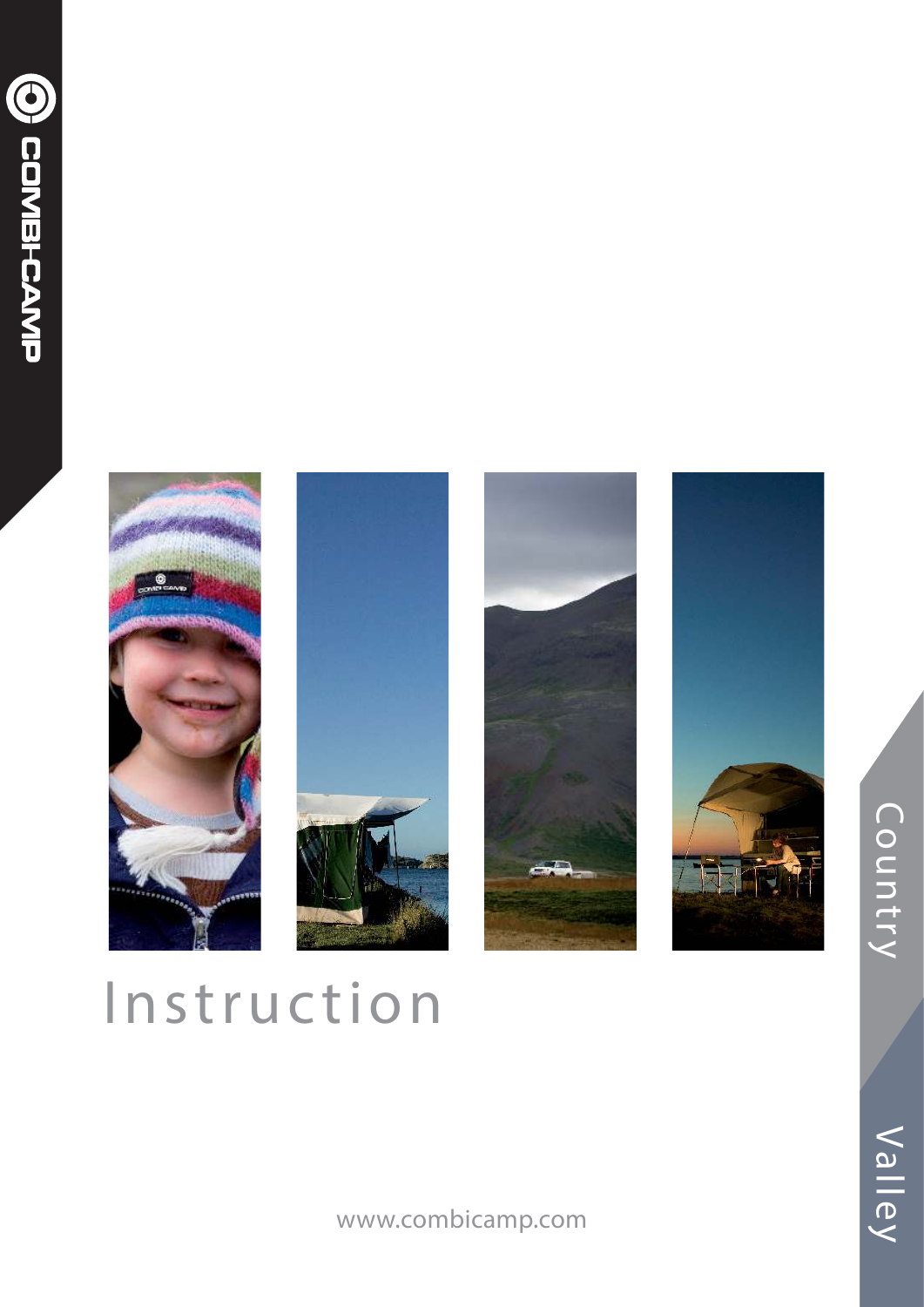Contents UK Instruction 3<br>Before you set out 3 Before you set out<br>
Hitching the COMBI-CAMP Hitching the COMBI-CAMP<br>Opening the trailer and erecting the tent 6 Opening the trailer and erecting the tent<br>Final adjustment Final adjustment<br>Integrated sun canopy / awning Contents Integrated sun canopy / awning<br>Integrated sun canopy / awning Integrated sun canopy / awning<br>
Sun canopy as kitchen canopy Sun canopy as kitchen canopy 10<br>Accessories to the trailer tent 11 Accessories to the trailer tent 11 11 12-13 Kitchen 12-1<br>Maintenance 14-1 Maintenance 14-15<br>Technical data 16-17 Technical data

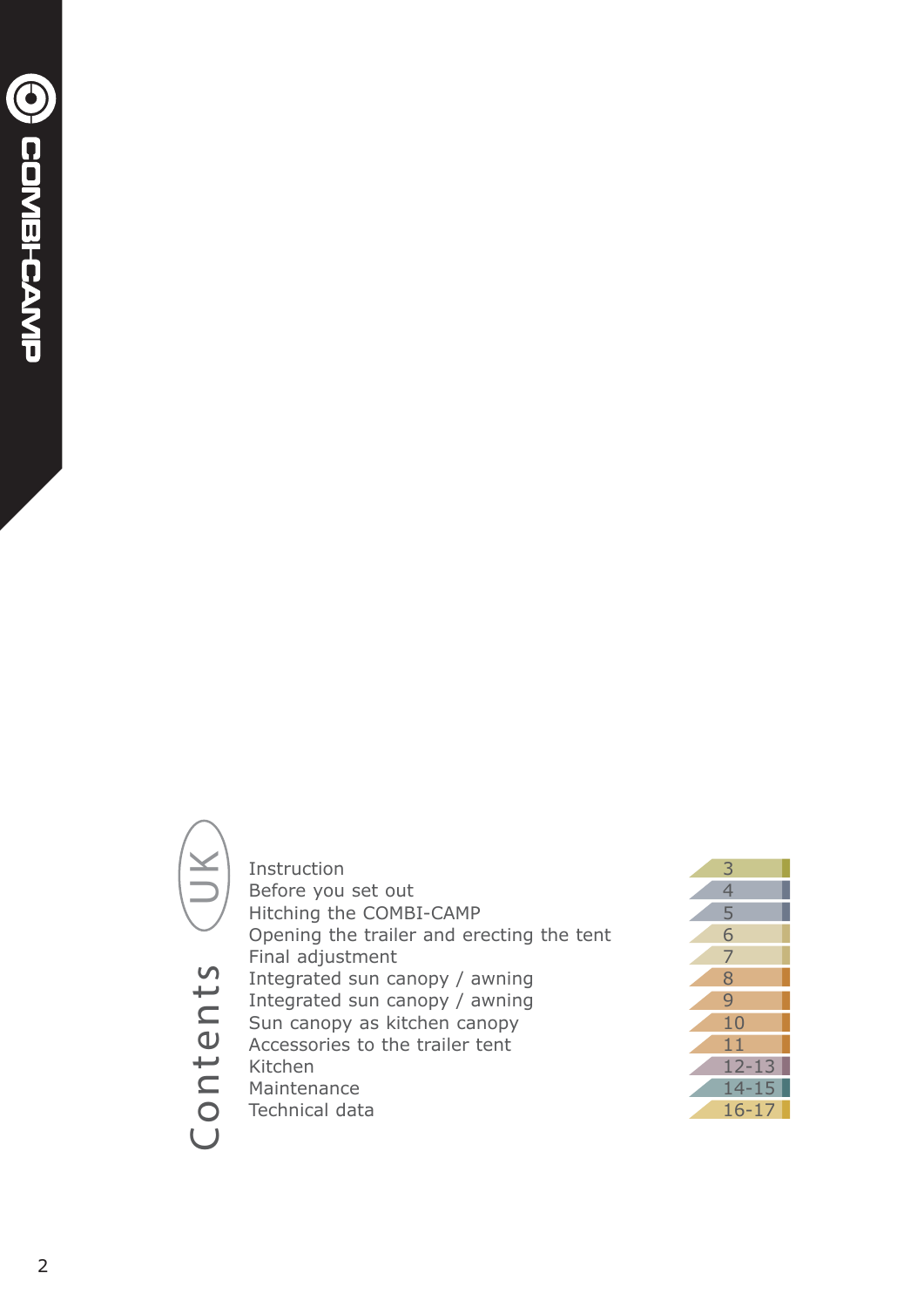# ON YOU NEW COMBI-CAMP CONGRATULATIONS



*We are delighted that you have chosen COMBI-CAMP and we wish you many happy holidays in the years to come.*

*This booklet has been created to help you get this optimum from your COMBI-CAMP trailer tent, and we advise you to read it carefully.*

*Get to know your COMBI-CAMP at home - erect the trailer tent a few times, so that you have good knowledge of what to do before you embark on the first trip.*

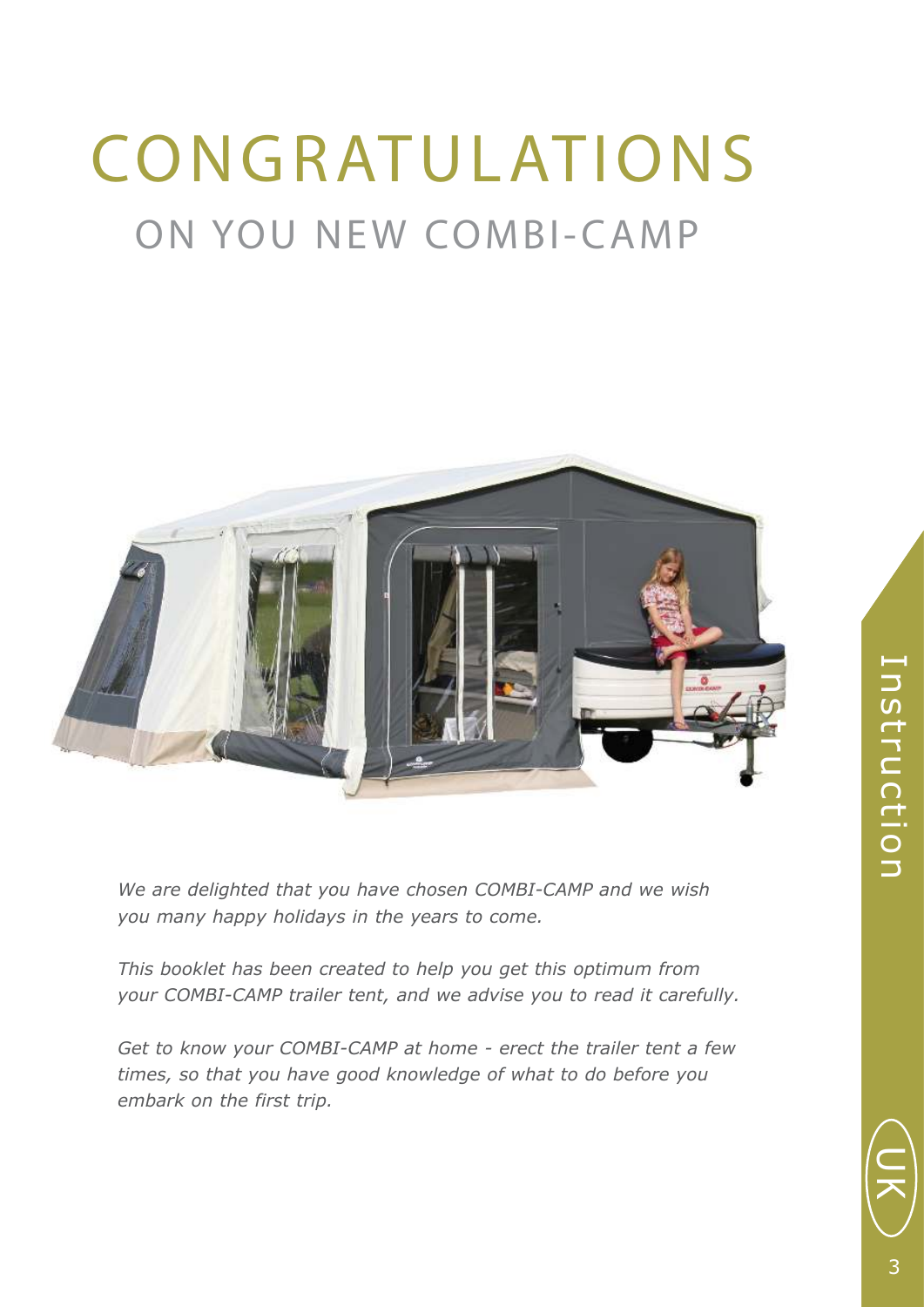## BEFORE YOU SET OUT

#### **Check points:**

- Close and securely lock all locks on trailer and kitchen
- Check the proper function of all road lights before you start your trip
- It is important to tighten wheel nuts after driving the first 200 km.
- If your COMBI-CAMP is equipped with brakes, they must be adjusted after driving the first 200 km.
- Check that your hitch is correctly attached to the car.
- Check that the jockey wheel is tightened and in it's upper position.

#### • Check your trailer speed limits especially in foreign countries and fit your national identification plate.

#### **Packing the COMBI-CAMP**

- Inside the closed trailer there is room for approx. 34 cubic feet (1 cubic metre) worth of luggage space. Furthermore, there is luggage space on the roof rack and in the cargo carrier fitted under the bedroom floor. Please note that packing must be carried out in a way that ensures the balance of the trailer.
- Heavy items should be placed on the axle line even if only the roof rack is used. The weight at the hitch should be between 44-110 pounds (20 to 70 kg).

 • Do not place lug gage too close to the outer walls of

the trailer - there must be 8 inches of space left to accommodate the tent and frames. This will ensure proper closure of the trailer lid.

• The approved gross weight of all COMBI-CAMP trailer is 750 kg.

#### PLEASE NOTE!

Unzip the tent door and close the vent flap when folding down the trailer tent.

#### **NEVER OVERLOAD THE TRAILER**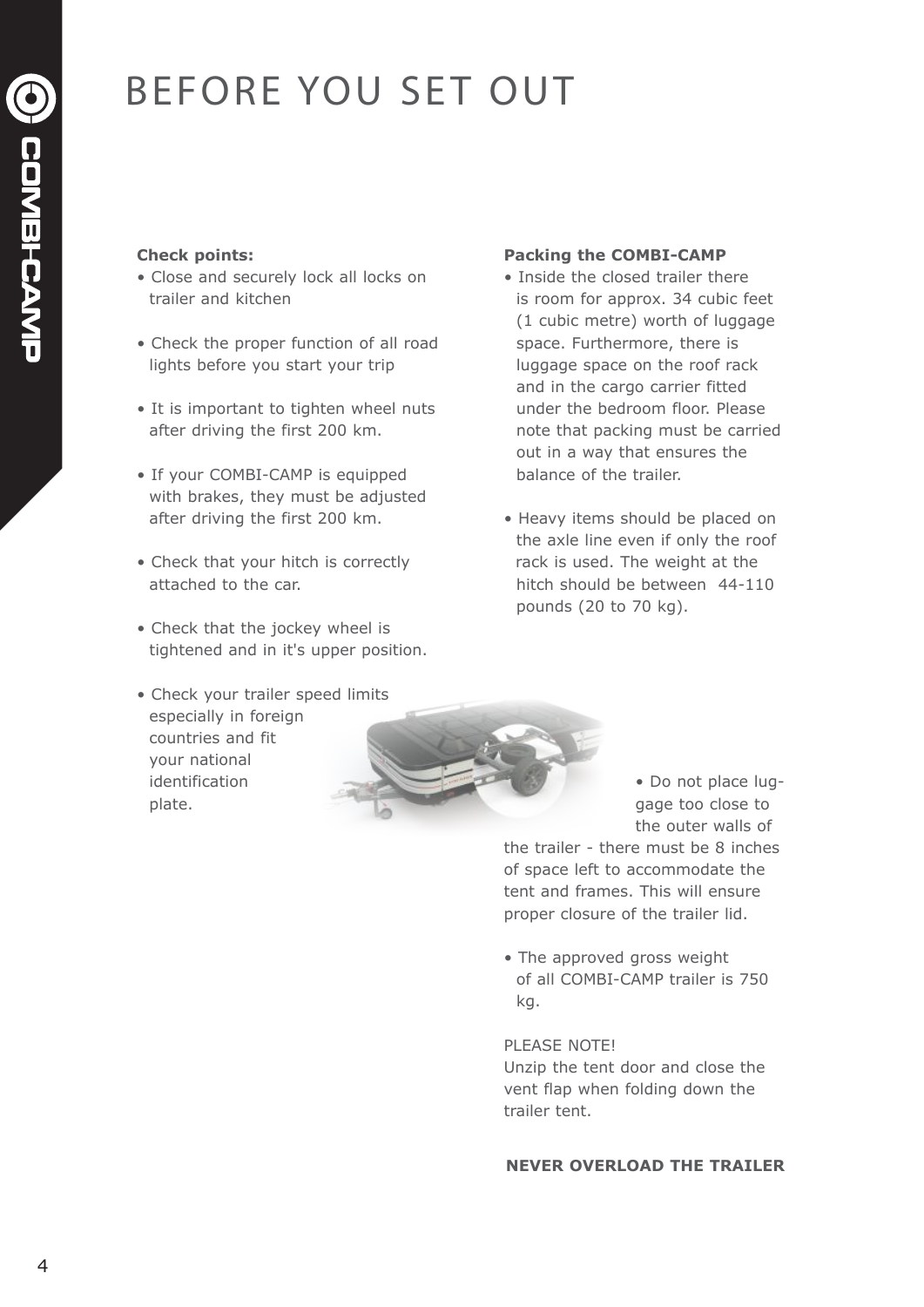### HITCHING THE COMBI-CAMP

- The handle is, in the upper position i.e. open, then the hitch is lowered by using the jockey wheel on to the vehicles tow bar.
- When the hitch is in the correct position, the green indicator on the front of the hitch will be visible and the handle will automatically move to the normal position.
- Remember to attach the safety cable, which activates the brakes in case the trailer becomes detached from the tow bar.

#### **Light**

• Always remember the trailer's, electrial plug must be inserted to the vehicle. See diagram page 18.



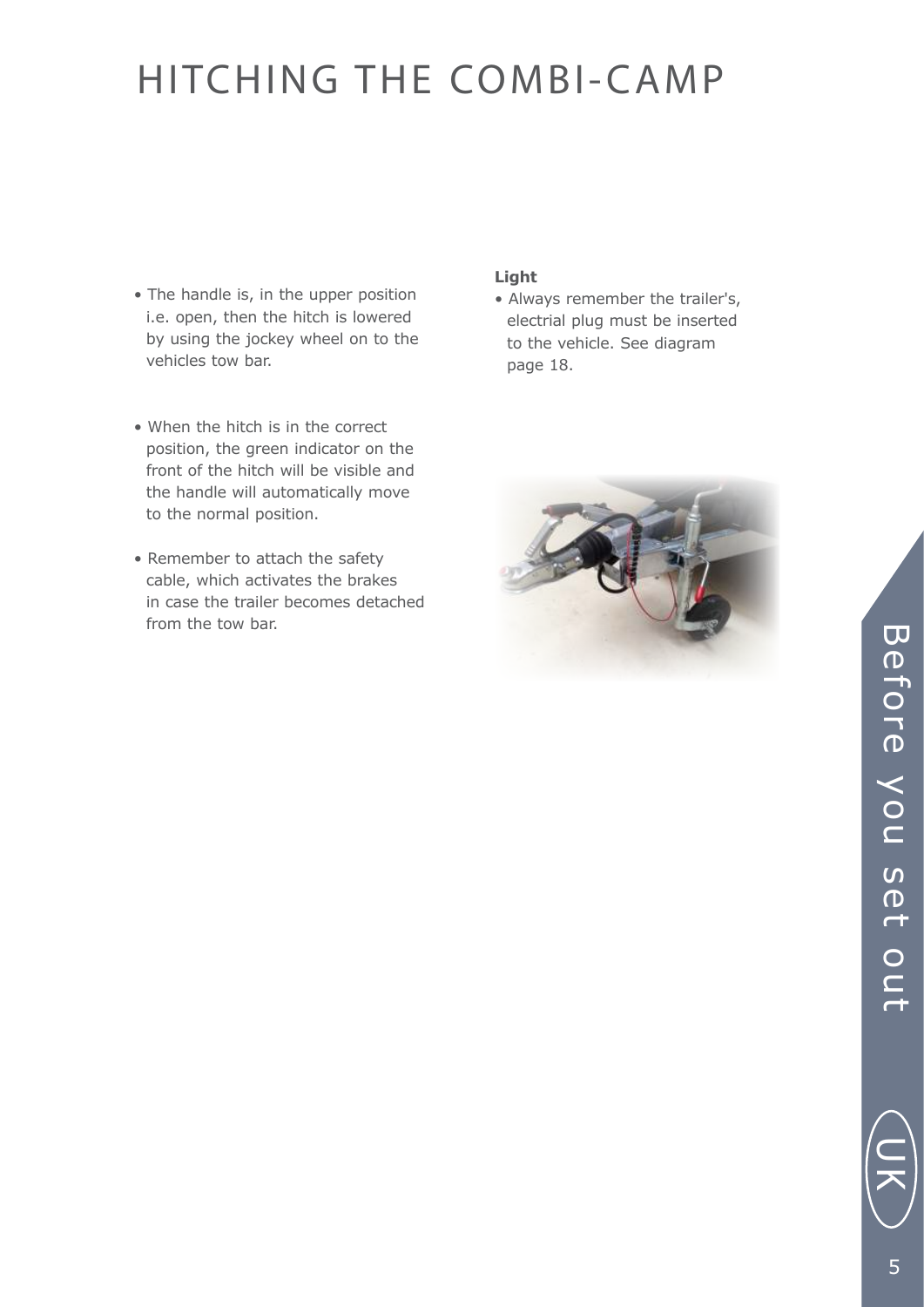### OPENING THE TRAILER AND ERECTING THE TENT

- Opening the trailer tent should be carried out on a fairly level site.
- Remember it is not recommenda ble to place the trailer under trees. Objects can fall down and eventually damage or discolour the tent canvas.
- When the COMBI-CAMP is unhitched and placed on the desired spot, using the front support leg or jockey wheel if fitted to level the trailer tent.
- Wind down the rear jack legs until trailer is level, it is recommended to have a jack plate to avoid the leg going into the ground, then unhook the roof rack.
- Lift the roof rack over the trailer all the way.



• Now open the top of the trailer, pull it towards and past the position of the roof rack and further until it reaches the ground.



Never use the roof rack as a lever. Walk into the tent and push up the two connect poles on the centre trailer frame until the tent is fully erected and tighten the handscrew.



• The tent canvas is now erected. Adjust the internal frame adjusters as shown. Adjust the jockey wheel in order to level the tent floor so that it is supported by the roof rack which is now situated below the floor. If required the two rear jack legs can also be adjusted.

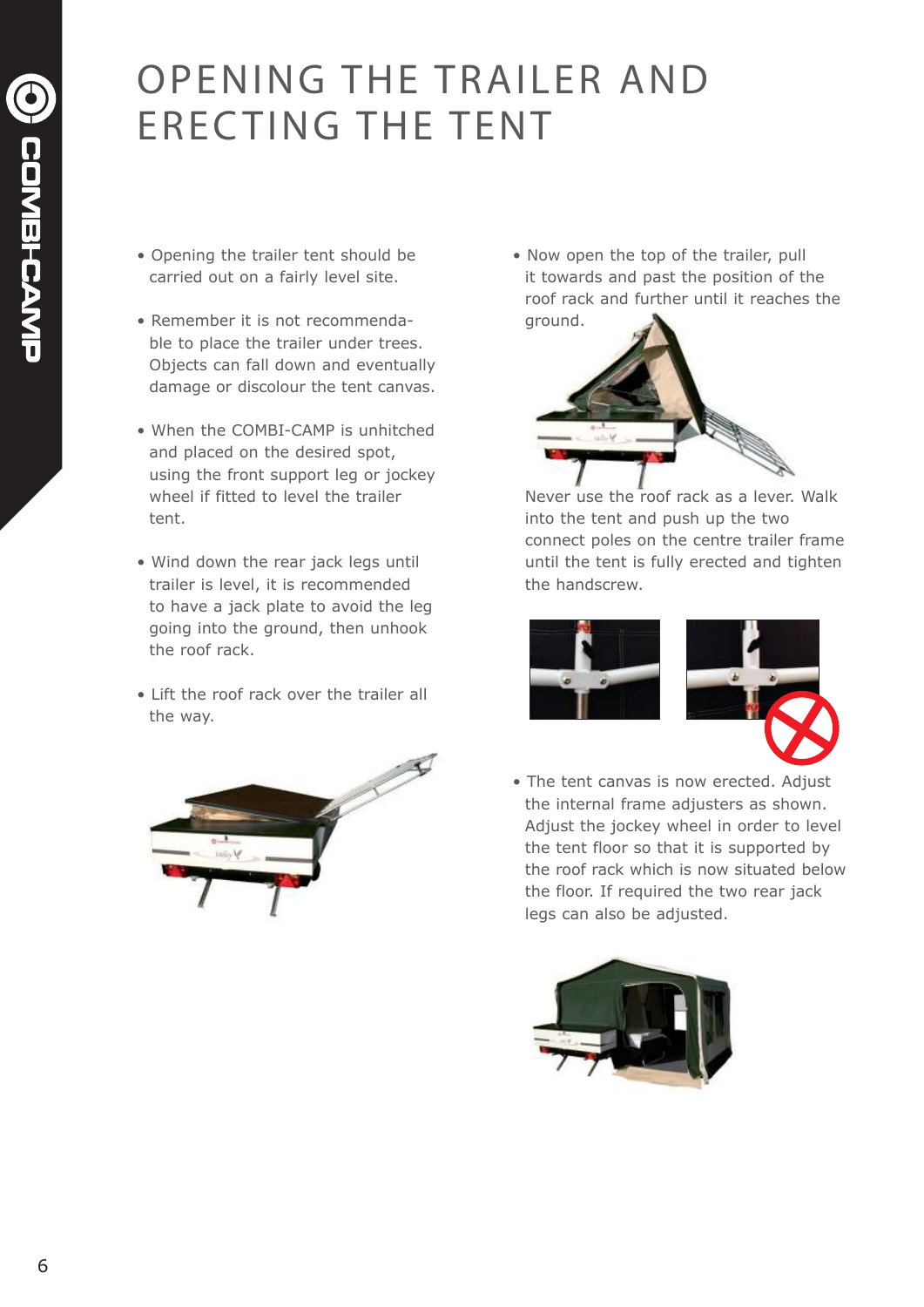### FINAL ADJUSTMENT

- Pull the rain protection skirt out over the trailer and adjust the nylon skirt over the floor edge.
- All windows are complete with ventilation panels fitted with mos quito nets. Should you wish ven tilation, role the canvas part to side and tie. Should it rain, the panel can be opened just a little with use of a guy rope into the "D" ring located at the bottom of the panel.
- The zippers on both ends of the hinge should always be closed by approx 15 cm.

• Finally the outside vent can be opened. Zip up and place the fibreglass section into the sleeve and bend the section and insert into the pocket in the other side.



#### **Extra checkpoint when setting up the main tent**

• The bands with buckles on all corners of the main tent should be tight to avoid leaking on these spots.

 Has the buckle come loose, make sure you pull the band until the roof is flat and then close the buckle again.



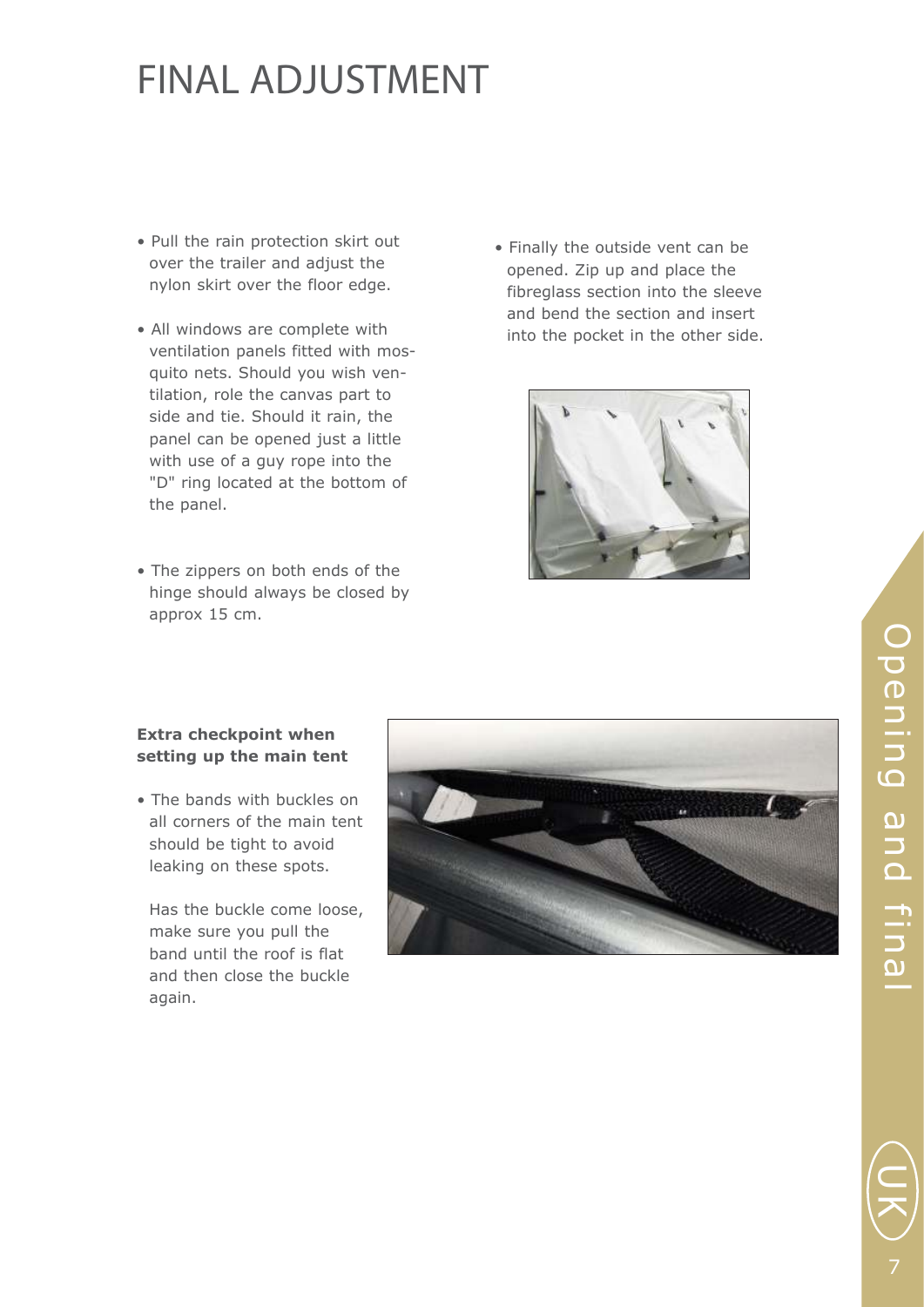### INTEGRATED SUN CANOPY/AWNING

#### **Erection of integrated, sun canopy/awning**

The frame system is shown in fig. 6



- The body canvas is lowered by use of two thumb screws, so that all force is reduced from the tent canvas and the integrated frames can move freely. The canvas is now zipped on to the COMBI- CAMP.
- The sun canopy is put on top of the integrated frames, whilst they are pulled out. Both the frames 25 mm and 22 mm are pulled out, such as the little pressure spring is engaged into the 25 mm frame and this is pulled out 3/4 way.
- Hereafter the front section of the frame is attached (fig. 6). Now the frame is adjusted so that the canvas is nice and tight.
- The height is adjusted on the two legs. Adjust the integrated frames and lock the adjuster.
- The side can now be pegged or rolled back to the trailer.



**IMPORTANT: make sure the elastic flap is covering the zipper.**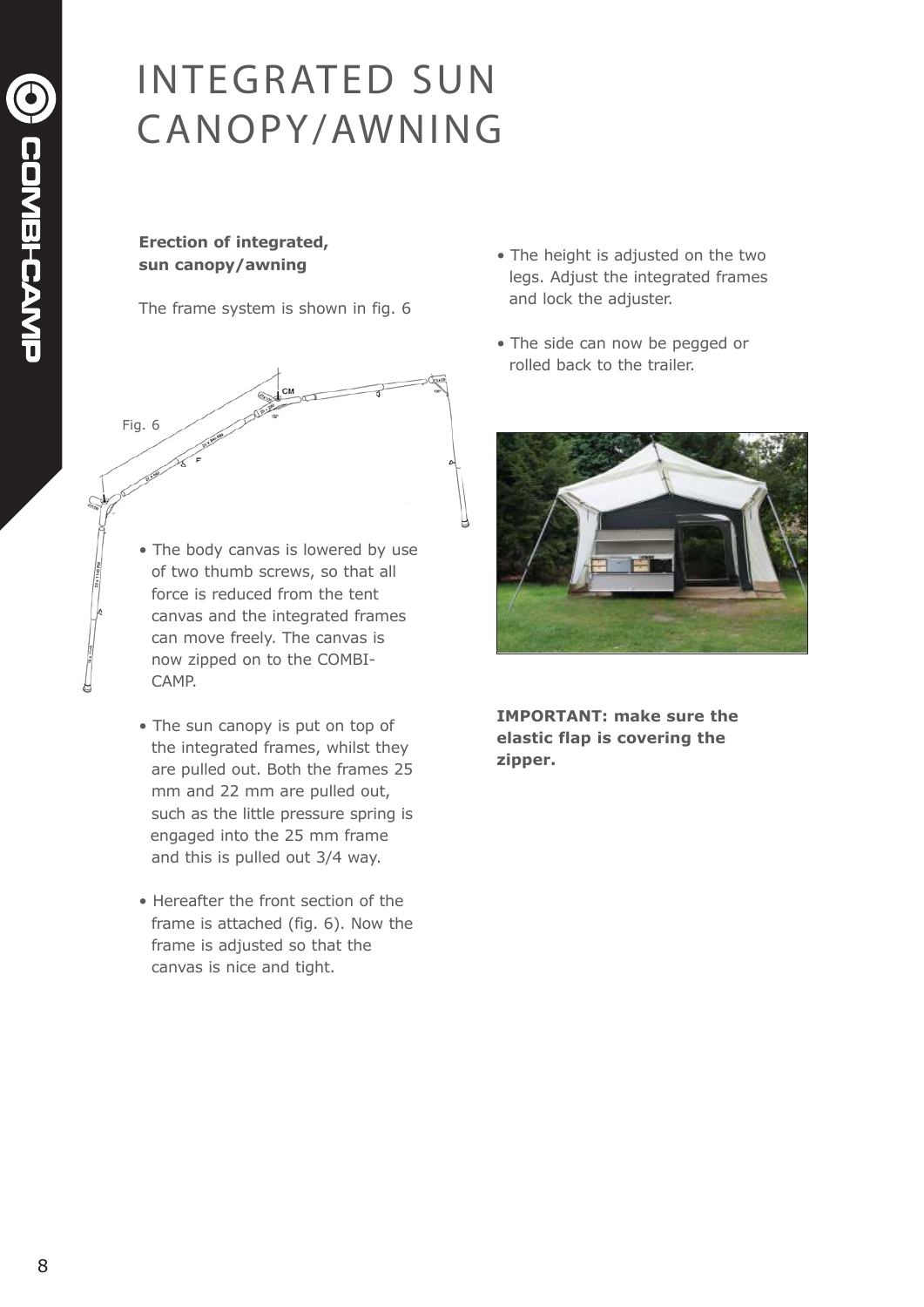### INTEGRATED SUN CANOPY/AWNING

- The small elastic can easily be attached to the awning "D" rings.
- The draught skirt is fitted below the kitchen.



• To adjust the backrest/foot of the lits jumeaux in the Country, you can lift and fix it in stages. To return to flat position, first move it fully towards you to unlock it.



• When closing the trailer down, to save time you may leave the sun canopy attached and stored on top of the trailer roof.





**Important** - when closing the integrated frames they must be pushed all the way back.







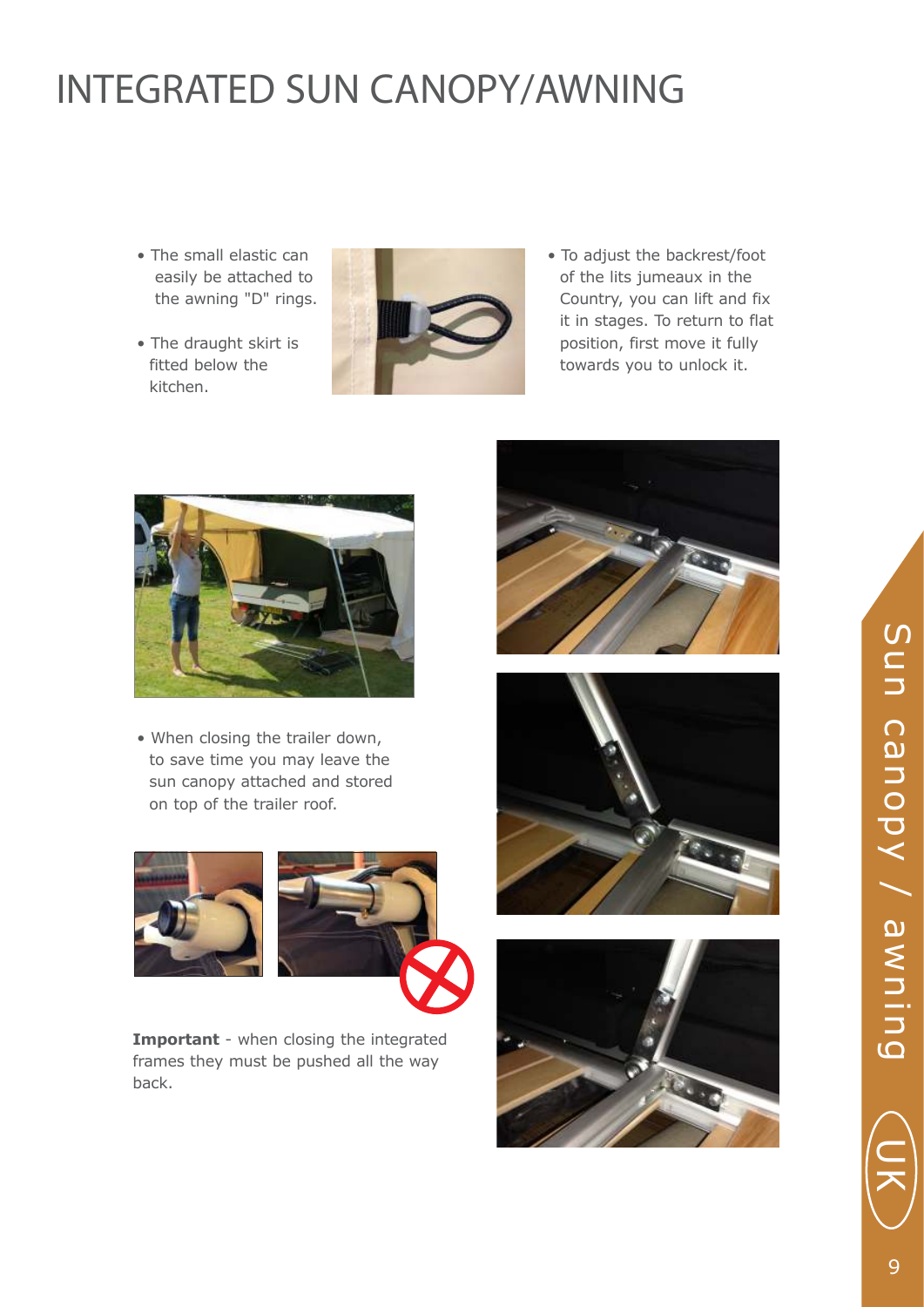### SUN CANOPY AS KITCHEN CANOPY

#### **Sun canopy as kitchen canopy**

- If you are having a one night stop, for ease you can move the integrated frames halfway out and fold the rest of the roof below the canopy roof.
- When the sun canopy is still on top of the trailer, pull out the 22 mm frame approx. 10 cm (4") until the pressure spring becomes visible.
- Hereafter pull out the 25mm frame approx. 1m (3'4").



• The sun canopy is pulled forward and the frame is inserted into the small grey PVC pockets.





- Please note that the canopy must be on top of all frames.
- The frame's adjusters are tightened and the loose hanging sun canopy is tightened to the trailer body canvas by using the ribbons.
- The sides can either be pegged or attached to the body canvas.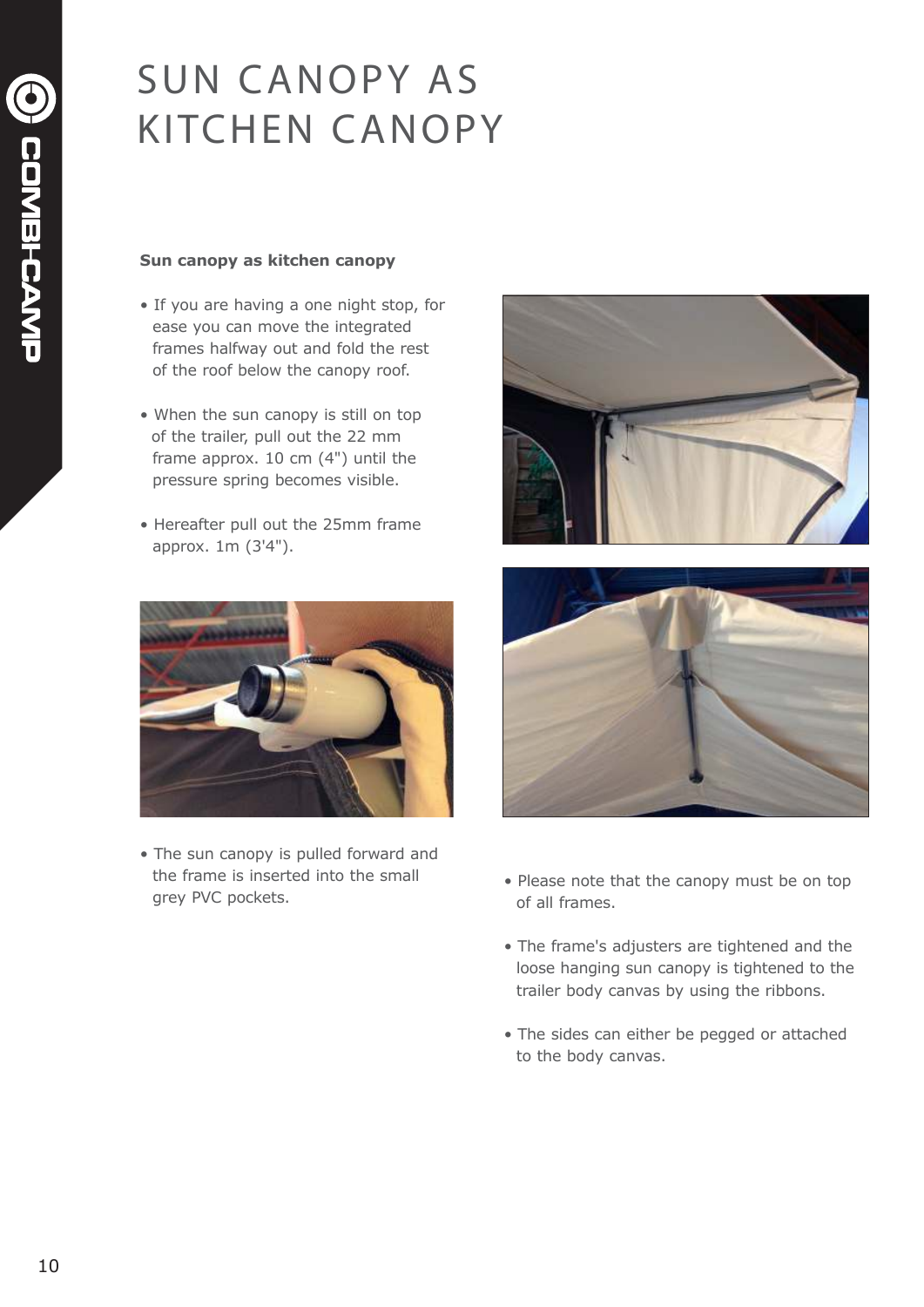### ACCESSORIES TO THE TRAILER TENT

#### **Fitting the annex:**

- The detachable side of the trailer's body canvas is zipped out.
- The annex cabin is zipped in.
- The poles with accompanying two round corners are put into the sleeve inside the annex.
- The support poles with hook end are put into the two holes in the trailer's steel section at the floor.
- The two support poles with clamps are placed in the corners of the floor to fix the main tent.
- The PVC floor of the annex is then stretched and pegged all the way round, do not tighten too much.

• Finally place the fibre glass pole inside the ventilation flap, where after the inner tent is fitted.

#### **The door canopy is fitted as follows:**

• The door canopy is zipped together and the poles are fitted with guy ropes.

#### **Extra sun canopy is fitted as shown:**

• The sun canopy has 3 brass eyelets in each end. The one fits the awning fra mes spigots and is then attached to the guy rope on each side. The 3 legs are fitted and pegged with the guy rope.



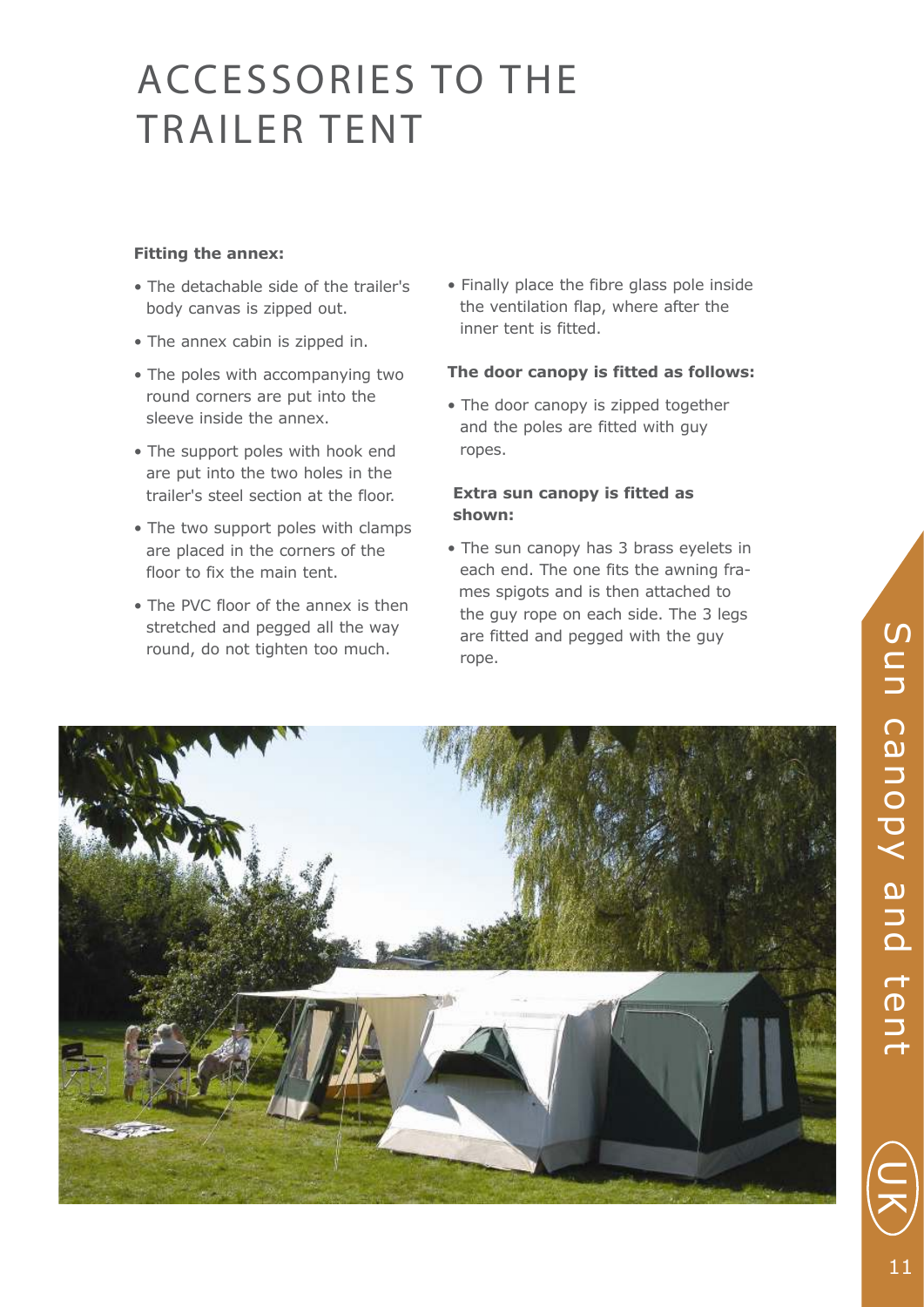## KITCHEN



#### **Fridge**

- Before using the fridge you should clean the inside and out side with lukewarm water contai ning a mild detergent. From time to time, the rubber-seal of the lid should be rubbed with a little tal cum powder.
- The fridge can be used with 12v, 220/240v or gas (Propane or Butane only). The regulator supplied is to fit the blue Camping Gaz bottle.

#### **Electric operation**

• If you wish the unit to operate from 12v, it is advisable to pre cool with mains 12 hours before going on tour. Mains are conected by using the two pin plug fitted on the back of the fridge unit.



#### **Liquid gas operation**

- Regulator B is pressed down and kept in this position for 10 seconds. This is clearing the pipes from any oxygen and gas, which may reach the burner unit. This, on a new unit can take a few attempts.
- The burner is ignited by pressing button "E" down a few times.



**E**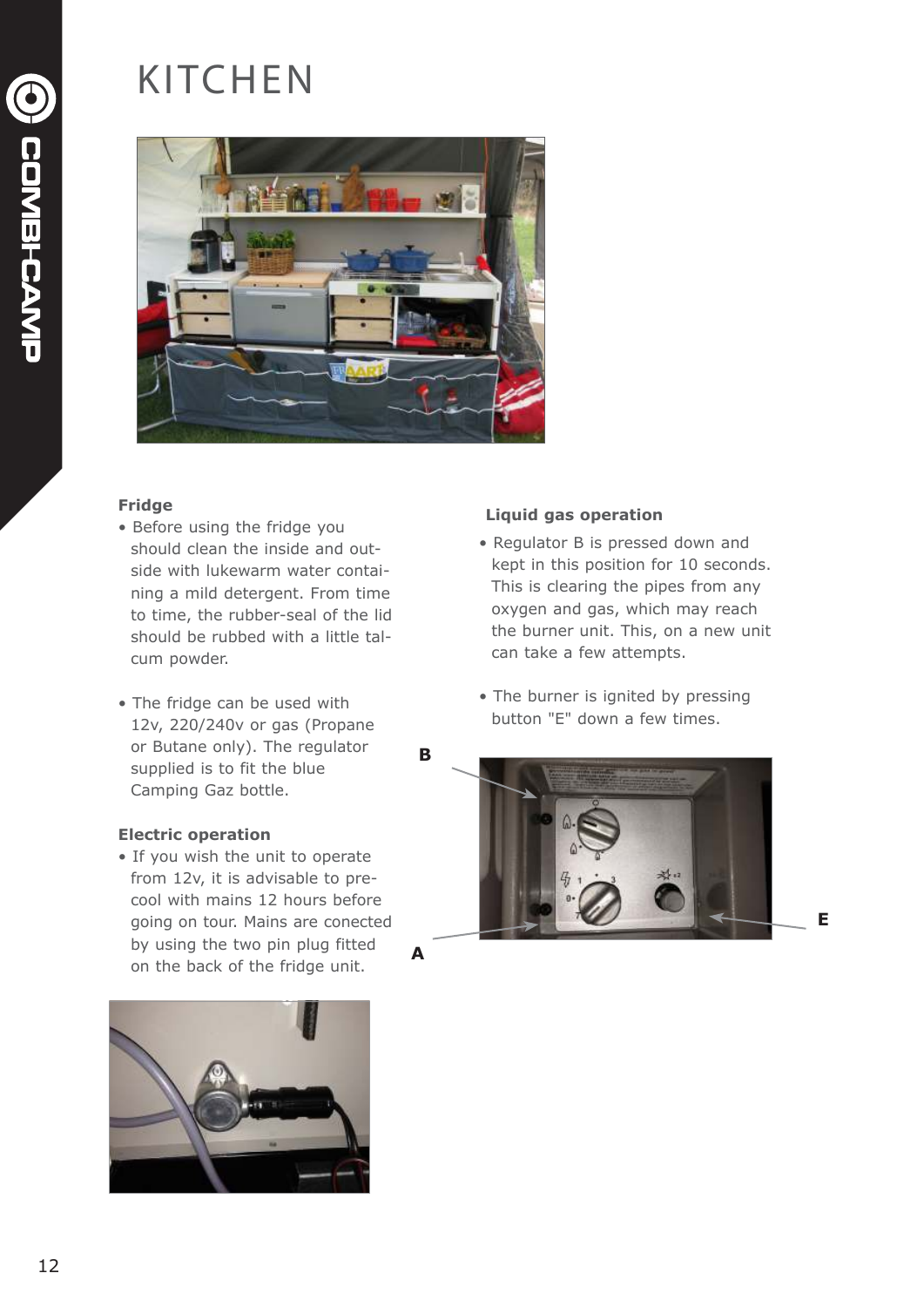### **KITCHEN**

• Do not damage the wiring of the lights when placing items in the kitchen.



- When the desired temperature is reached regulator "B" is turned backwards towards position "MIN".
- Remember to cut the gas supply when the refrigerator is no longer running on gas

#### **Gasburners**

The kitchen has three burners that function in the following manner:

- Open the gas supply tap.
- The control switch is turned to the big flame and pressed in.
- Whilst depressing the control switch the burner is ignited by using a lighter. To activate the automatic ignition safely, keep pressing on the control switch for approximately 5-10 seconds. Should the flame go out, please repeat this function.
- Release the control switch and turn it to the desired position.

#### PLEASE NOTE.

Do not cover the ventilation on the front panel.

#### **Gas taps**

• One tap is for the fridge and the other for the gas burners on the

 cooker top. The open position is in the vertical. The taps can be used separately.



#### **Fitting the regulator to gas bottle**

• Screw the regulator on to the bottle until tight. The regulator is open when in position "O" and closed in position "F".

#### **The water tap**

- The water tap is electrically ope rated and should be powered by two batteries placed into the battery box behind the lower plastic drawer. Two batteries type 4R 25, 6 volts should be used. They are not sup plied. When the water tap is turned on, the pump in the water container is activated. After a few seconds the water will flow.
- Do not try to use the tap when the pump is not fully covered in water. While driving please take out the pump and use the closed cap of the water container.



드<br>ᄌ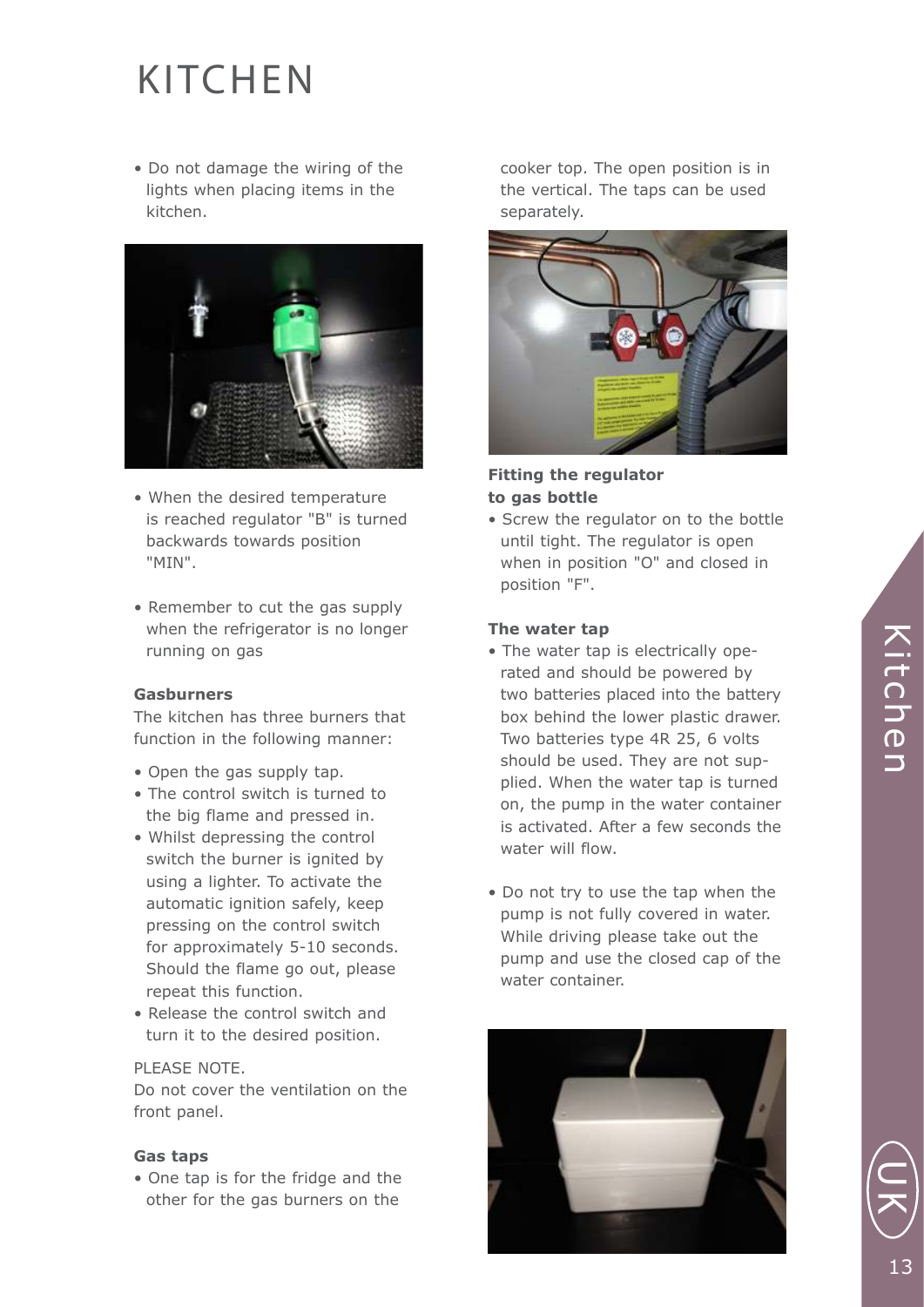### **MAINTENANCE**

*Be good to your COMBI-CAMP, this will serve both you and your COMBI-CAMP best. A reasonable maintenance will ensure you a reliable trailer tent for many years to come.* 



#### **The tent**

- The COMBI-
	- CAMP can be very easily ope ned and closed even in rainy weather. If you had to pack in misty weather it is advisable to open the trailer as soon as possible to give it fresh air and to dry the tent canvas and the mattresses, otherwise you may face mould and consequently rot. However, should signs of such occur the only treatment is to dry the attacked spot thoroughly and then brush it down, clean and re-impregnate the canvas.
- It is therefore important that your COMBI-CAMP is not left wet for longer periods than 24 hours when closed.
- Use of chemical cleaners is not advisable.
- Please note that mattress covers shold be dry-cleaned.
- Normal dirt can be washed with water adding a little

vinegar and a soft brush. More resistant dirt can often be removed with the use of a vacuum cleaner.



- Separate all poles, make sure they are dry, and put them in the provi ded bag.
- **The telescopic poles of the awning should be taken out and stored dry, together with the other poles.**
- Leaking on seams can be solved by using a seam sealer. Since cot ton is a natural material, colour difference in different parts of the tent may occur.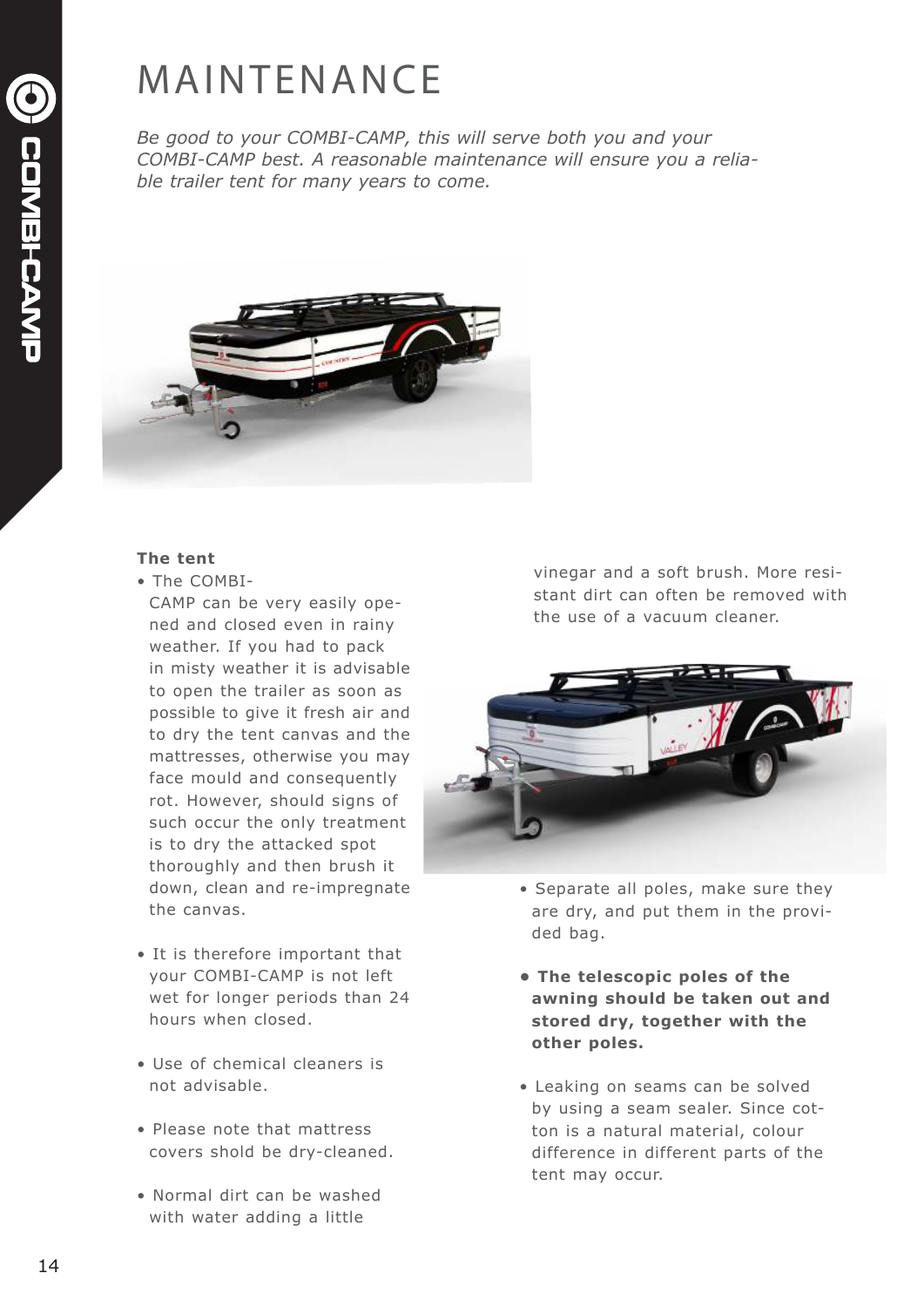### MAINTENANCE

#### **Chassis / Roof rack**

• Both the chassis and the roof rack have an effective rust proofing. The roof rack has been fitted with plastic protectors to minimise damage to the roof rack when opened against the ground.

#### **Before the first trip:**

- When you open your COMBI- CAMP for the first time, we strongly recommend that the tent canvas is sprayed with water. Even the finest impregnated cotton can vas is not 100% effective before the first rain shower.
- Whilst the tent is sprayed and later drying, it is important that the windows and doors remain clo sed as to secure a uniform shrin king of the tent canvas. All our cotton tent canvases are designed "shrink to fit". Do not fold down the tent before it is absolutely dry.
- The tent canvas is made from a natural cotton product. Should you experince a slight leak around the stiching of the canvas this can be cured by impregnating the seams with seal seam.

#### **Storage**

- See that the trailer and tent are completly dry before storage.
- You are well advised to remove mattres ses as well as the inner tent and store in a totally dry spot during the winter.

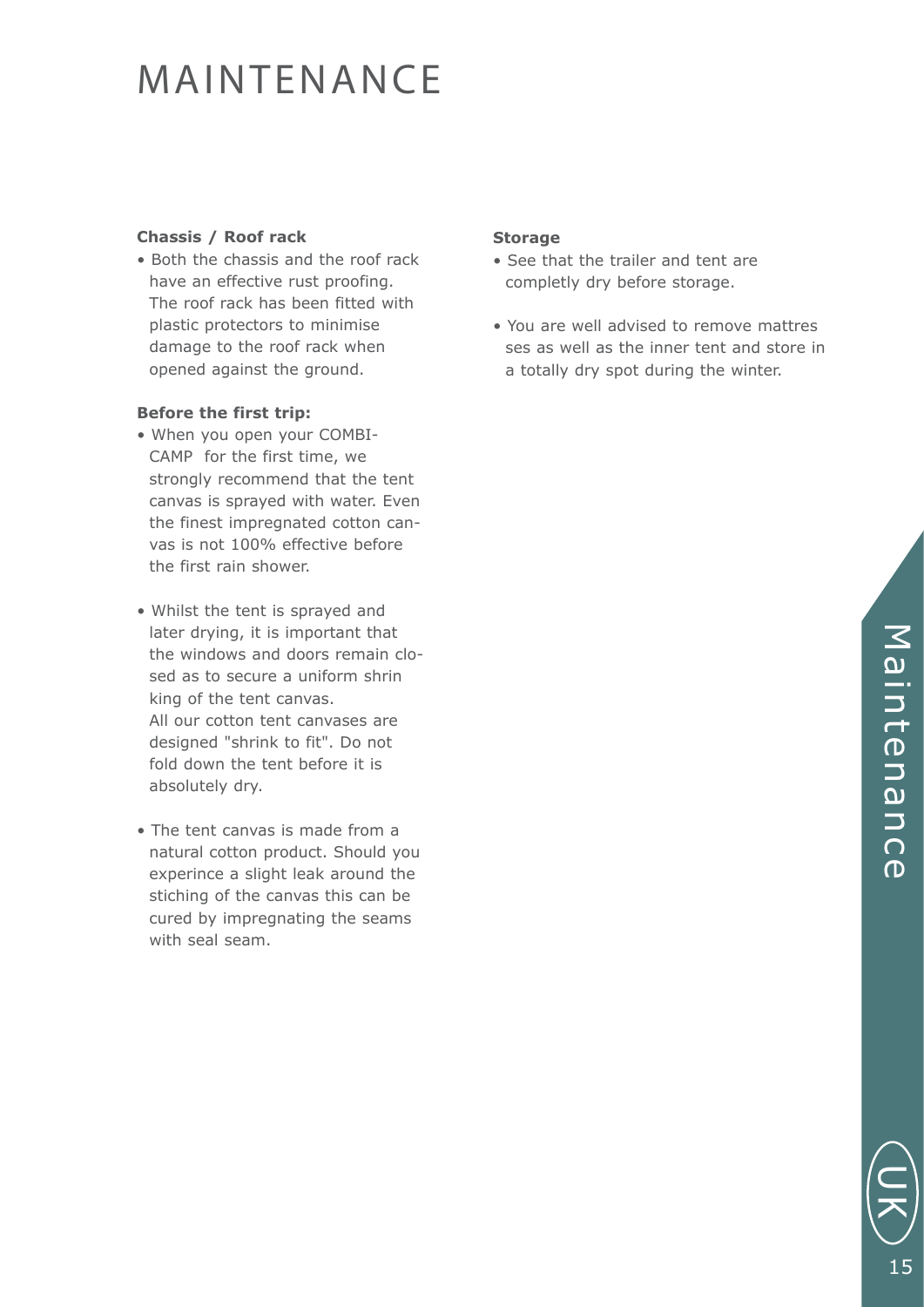### TECHNICAL DATA

# VALLEY VALLEY



| Net weight:          | 350 kg |  |
|----------------------|--------|--|
| <b>Gross weight:</b> | 750 kg |  |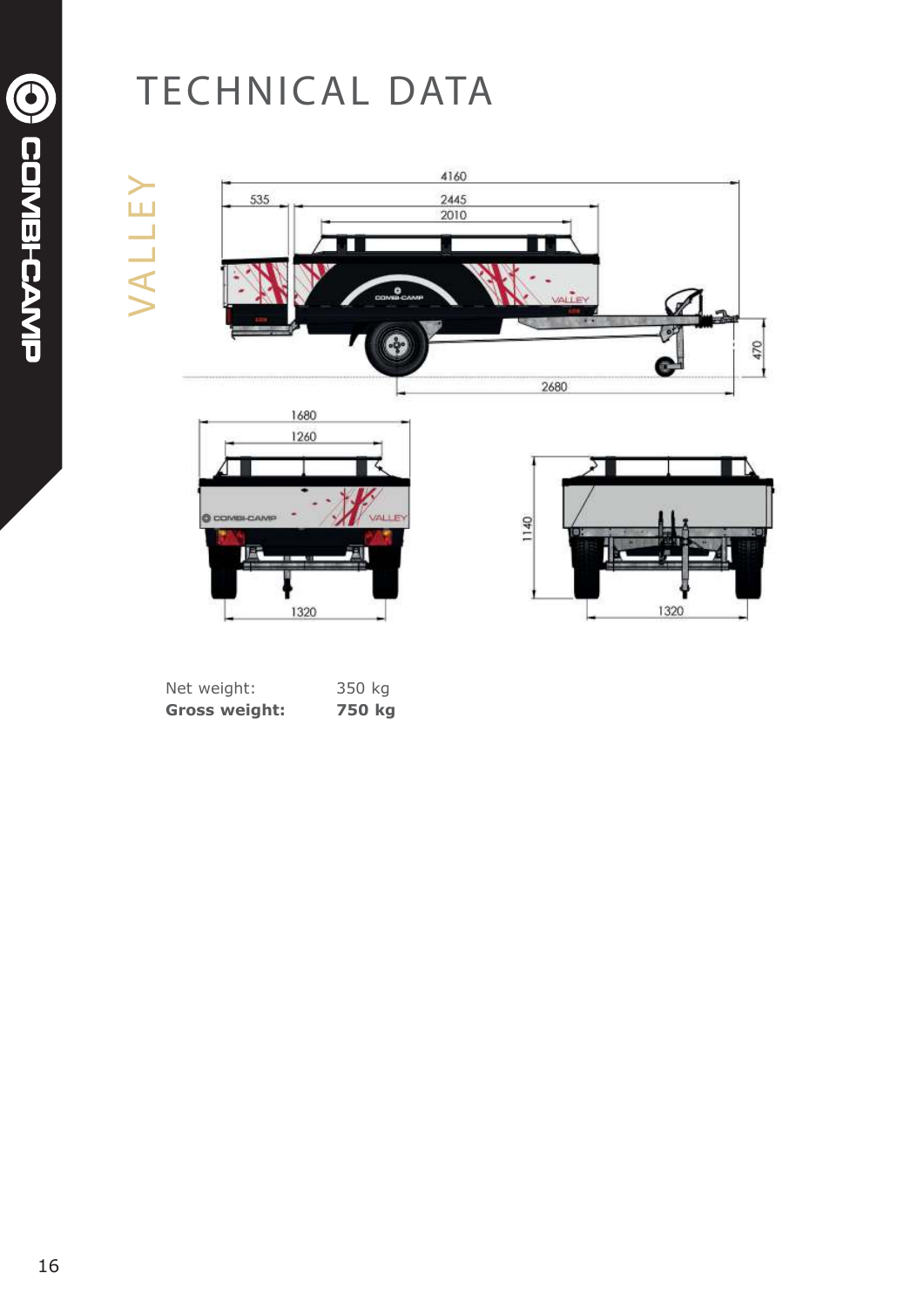## TECHNICAL DATA

COUNTRY